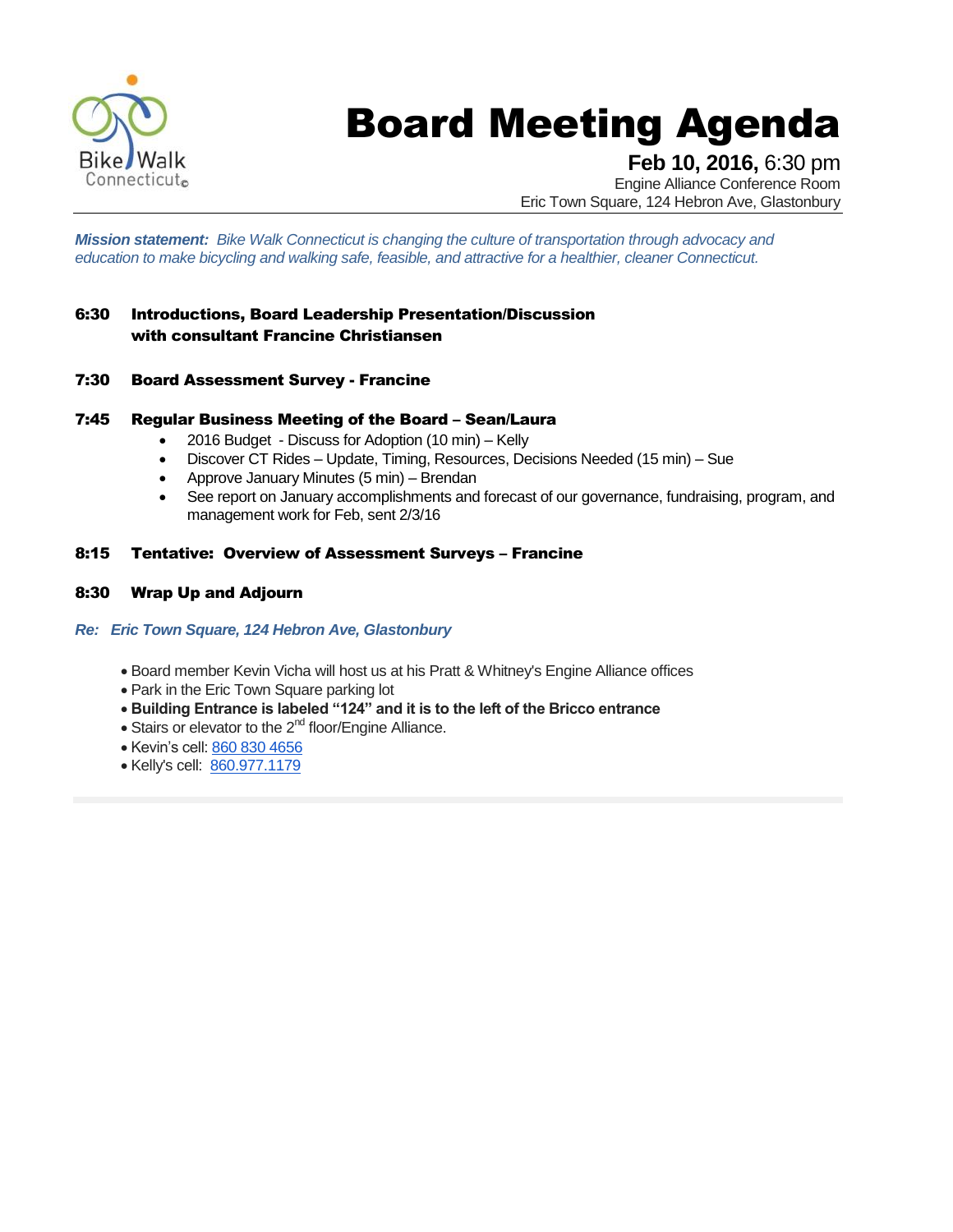| <b>Bike Walk CT Draft Budget 2016</b>       |         |        |                                                                                                                                                                                                                    |
|---------------------------------------------|---------|--------|--------------------------------------------------------------------------------------------------------------------------------------------------------------------------------------------------------------------|
|                                             |         |        |                                                                                                                                                                                                                    |
| <b>Projected Income</b>                     |         |        | <b>Notes</b>                                                                                                                                                                                                       |
| 43400 · Direct Public Support               |         |        |                                                                                                                                                                                                                    |
| <b>Donations</b>                            |         |        |                                                                                                                                                                                                                    |
| 43410 · Corporate Donations                 | \$      | 1,580  | Excludes 100K KKB donation, which is unlikely to become an annual thing.                                                                                                                                           |
| 43450 · Individual Donations                | $\zeta$ | 4,875  |                                                                                                                                                                                                                    |
| 47220 · Memberships                         |         |        |                                                                                                                                                                                                                    |
| 47222 · Individual Memberships              | \$      | 13,995 |                                                                                                                                                                                                                    |
| 47221 · Business Memberships                | \$      | 6,800  |                                                                                                                                                                                                                    |
| NEW: Memberships & Donations via Meetups \$ |         | 14,000 | Based on getting 10 mships at ea of 40 meetups.                                                                                                                                                                    |
| Total 43400 · Direct Public Support         | \$      | 41,250 | Donations and membership projections are based on 2015 actuals, except for KKB<br>donation.                                                                                                                        |
| 47200 · Program Income                      |         |        |                                                                                                                                                                                                                    |
| 47290 · DPH Complete Streets Contract       | \$      | 17,384 | DPH got approval from CDC to return \$3500 of \$3780 we had to forfeit from 2015. This all<br>comes with specific contractual obligations on my time and how we spend this money.                                  |
| $47260 \cdot$ Summit                        | \$      | 5,500  | Mark Fenton to keynote summit and lead walk audit training the afternoon prior. Based<br>on 100 participants x \$50, plus 500 for exhibitors.                                                                      |
| $47250 \cdot$ Bike Education                | \$      | 1,500  | Suffield bike fleet rental + 4 projected TS101s--resources to be put in place                                                                                                                                      |
| 47210 · Bike to Work                        | \$      |        | Too late to apply to Patagonia?                                                                                                                                                                                    |
| 47240 · Rides & Walks/Discover Tours        |         |        | Defer until there's a solid business plan and people accountable for specific outcomes,<br>especially if you will be planning and promoting multiple rides simultaneously. Need to<br>hire event planner/promoter. |
| 47231 · Annual Dinner                       | \$      | 6,955  | Based entirely on 2015 numbers. Large hall is not available in Nov or Dec                                                                                                                                          |
| 47233 · Silent Auction                      | \$      | 8,847  | Based entirely on 2015 numbers. Need to rethink auction based on Scott's observations.<br>Is there a better way to raise more money at an annual social event?                                                     |
| Total 47200 · Program Income                | \$      | 40,186 |                                                                                                                                                                                                                    |
| 70500 · Other Income                        | \$      | 150    | Cash rewards from Chase credit card                                                                                                                                                                                |
| <b>Total Income</b>                         | \$      | 81,586 |                                                                                                                                                                                                                    |
|                                             |         |        |                                                                                                                                                                                                                    |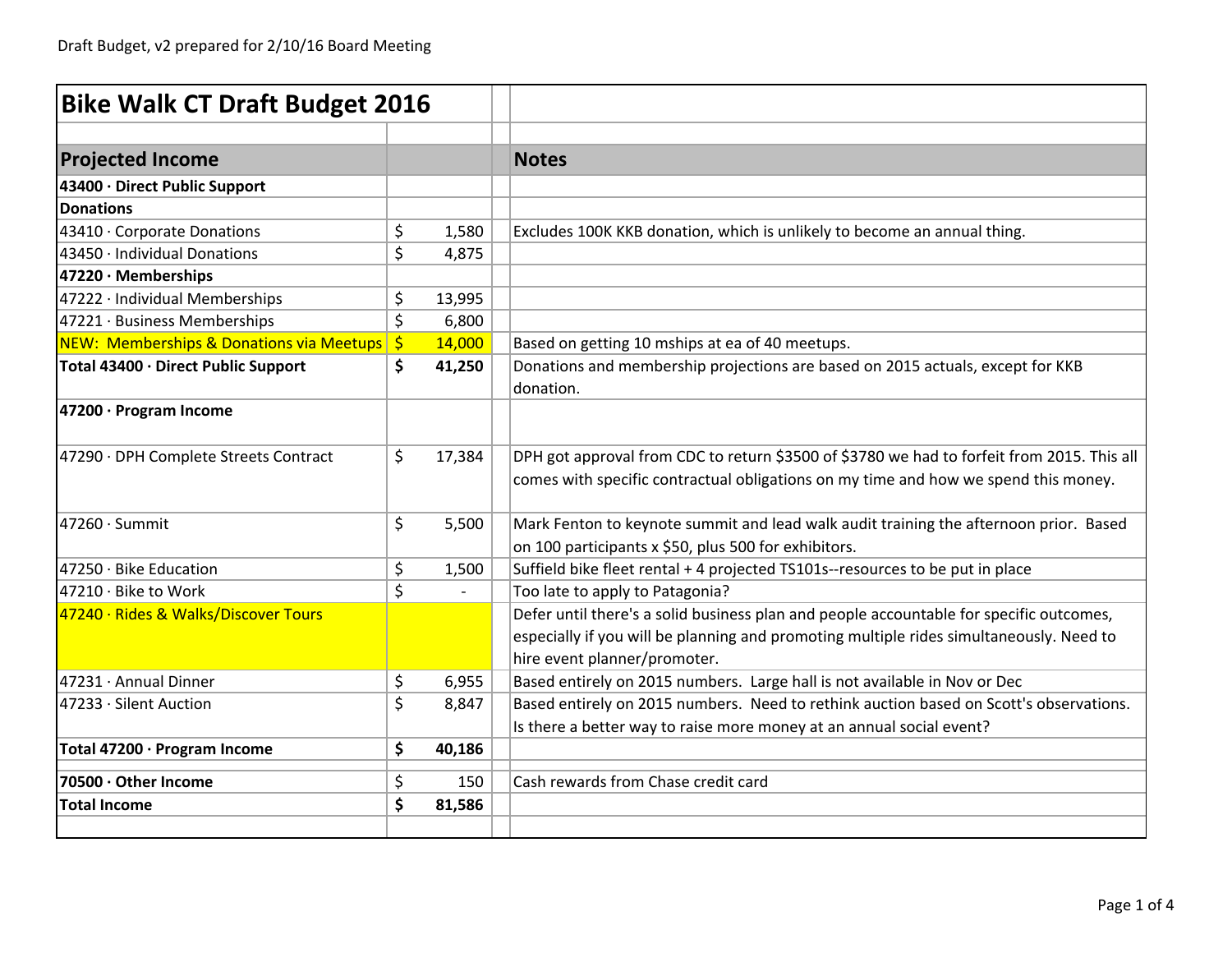| <b>Projected Expenses</b>                    |    |        | <b>Notes</b>                                                                                |  |  |  |  |  |
|----------------------------------------------|----|--------|---------------------------------------------------------------------------------------------|--|--|--|--|--|
| 63000 · Program Services Expenses            |    |        |                                                                                             |  |  |  |  |  |
| 63980 · DPH Complete Streets Contract        | \$ | 12,256 | Reflects that \$5128 of this year's amount is reserved to cover staff time. = 202 hours at  |  |  |  |  |  |
|                                              |    |        | current pay rate. \$4628 is for summit/walk audit training and \$7628 is for Share the Road |  |  |  |  |  |
|                                              |    |        | promotion.                                                                                  |  |  |  |  |  |
| $63900 \cdot$ Summit                         | Ś  | 3,500  | Primarily food & beverage, which DPH contract can't be used for                             |  |  |  |  |  |
| 63100 · Annual Dinner                        |    | 5,675  | Based entirely on 2015 numbers                                                              |  |  |  |  |  |
| 163200 · Silent Auction                      | \$ | 1,611  | Based entirely on 2015 numbers, including safari payment. We need to reconsider             |  |  |  |  |  |
|                                              |    |        | auction approach given audience and spending observations that Scott provided.              |  |  |  |  |  |
| 63300 · Rides & Walks/Discover Tour          |    |        | Must address whether we really have the bandwidth to execute 1 or more rides well, and      |  |  |  |  |  |
|                                              |    |        | simultaneously while planning for 2017 multiday ride. Need to hire event                    |  |  |  |  |  |
|                                              |    |        | planner/promoter to work with ride organizers                                               |  |  |  |  |  |
| 63400 · Bike Education                       | \$ | 1,500  | Based on Travelers 2015 donation and their expectations                                     |  |  |  |  |  |
| $63500 \cdot$ Bike to Work                   |    | 1,500  | Based on Travelers 2015 donation and their expectations                                     |  |  |  |  |  |
| $63600 \cdot$ Advocacy Expenses              | \$ | 1,000  | Rounded up to cover filing fees, printing of testimony, unforeseen extras for a             |  |  |  |  |  |
|                                              |    |        | transportation session. Could be less.                                                      |  |  |  |  |  |
| <b>NEW: MeetUps/Board Ambassador Program</b> | \$ | 12,000 | Based on successful pilot and 40 meetups from March through Dec, at 300/meetup              |  |  |  |  |  |
| Total 63000 · Program Expenses               |    | 39,042 |                                                                                             |  |  |  |  |  |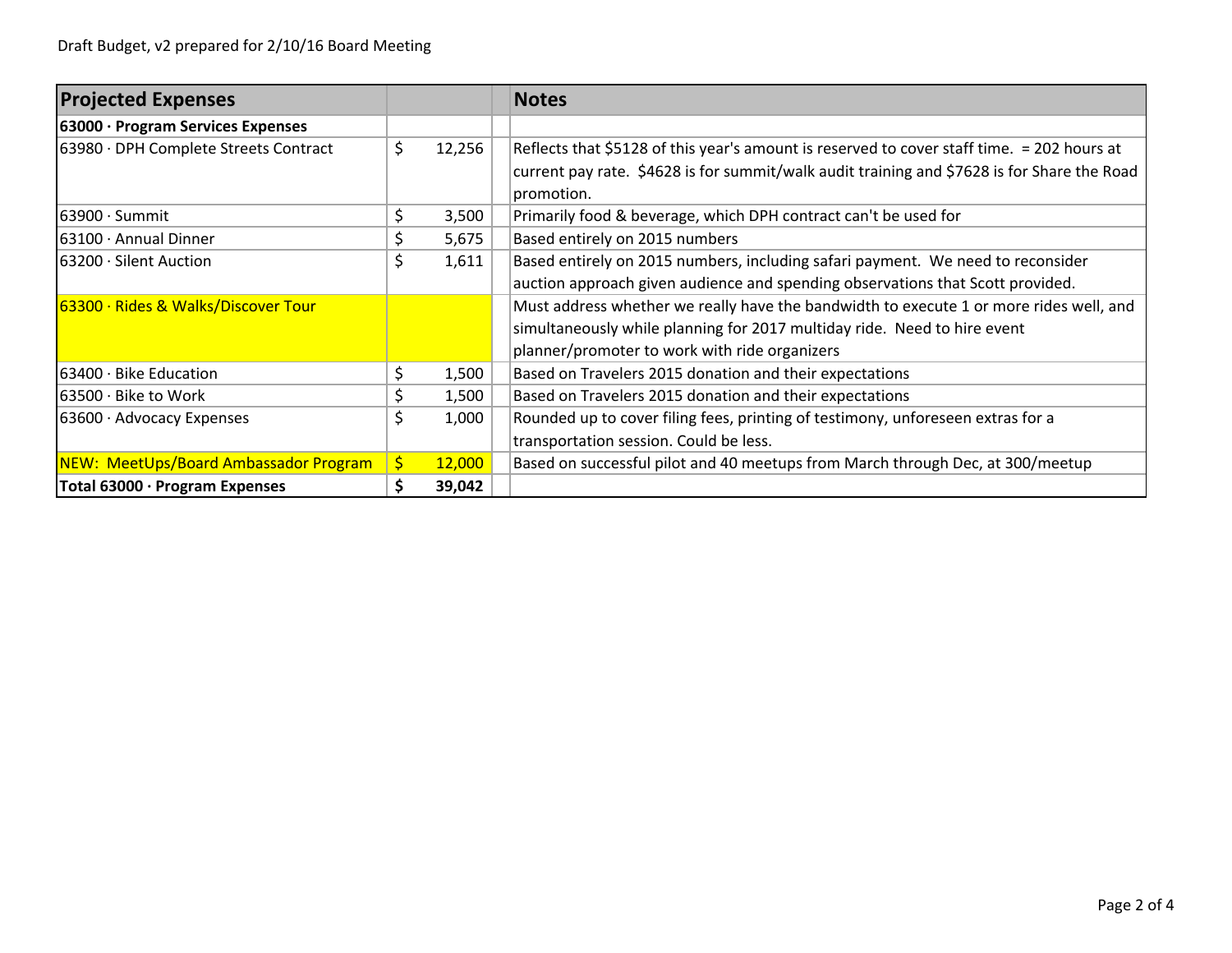| <b>Projected Expenses</b>                        |               | <b>Notes</b>                                                                             |  |  |  |  |
|--------------------------------------------------|---------------|------------------------------------------------------------------------------------------|--|--|--|--|
| 65000 · Operating Expenses                       |               |                                                                                          |  |  |  |  |
| 65011 · Board Development                        | \$<br>600     | publications, food & bev for retreat(s)                                                  |  |  |  |  |
| 65170 · Staff Development                        |               | need to carve out time and budget for training and development opportunities             |  |  |  |  |
| 65090 · Office Space- Rent                       | \$<br>3,000   | 250/month                                                                                |  |  |  |  |
| 65340 · Employment Taxes                         | \$<br>5,730   | 7.65% of salaries                                                                        |  |  |  |  |
| 65330 · Salaries - ED                            | \$<br>54,896  | Reflects increase from 2015                                                              |  |  |  |  |
| 65330 · Salaries - Event Planner/Promoter &      | \$<br>20,000  | Based on 20 hrs per wk at 20/hr; 15 hrs for Events, 5 hrs for admin/membership support   |  |  |  |  |
| <b>Admin Support</b>                             |               |                                                                                          |  |  |  |  |
| 65341 · Employee Benefits                        | \$<br>5,000   | This amount is based on the benefit not being subject to tax.                            |  |  |  |  |
| 65110 · Marketing/Promotion                      | \$<br>2,000   | brochures, decals, vertical banner, etc.                                                 |  |  |  |  |
| 65002 · Accounting and Audit Fees                | \$<br>4,200   | Bookkeeping (\$2500) and accounting fees (guess at \$1700)                               |  |  |  |  |
| 65003 · Legal Fees                               | \$<br>1,000   | Prelminary guess: for 1 legal opinion and possibly a 2nd on employee benefit treatments. |  |  |  |  |
|                                                  |               | May not be needed at all.                                                                |  |  |  |  |
| 65005 · Bank Service Charges                     |               |                                                                                          |  |  |  |  |
| 65005.2 · PayPal Service Charges                 | \$<br>240     | Monthly fee for PayPal pro. Allows recurring payments.                                   |  |  |  |  |
| 65005.3 · Credit Card Processing Fees            | \$<br>900     | Based on last year's numbers. Paypal, Square, WePay, Crowdrise fees                      |  |  |  |  |
| 65005.1 · Payroll Processing Charges             | \$<br>1,735   | Not a Bank Service charge. Bookkeeper says we may be able reduce this by almost half by  |  |  |  |  |
|                                                  |               | subscribing at a different level                                                         |  |  |  |  |
| 65015 · Membership Dues                          | \$<br>200     | LAB, Alliance for Biking and Walking. Join CT Nonprofits? BoardSource?                   |  |  |  |  |
| 65020 · Postage, Mailing Service                 | \$<br>180     |                                                                                          |  |  |  |  |
| 65040 · Supplies                                 | \$<br>500     |                                                                                          |  |  |  |  |
| 65050 · Telephone, Telecommunications            | \$<br>100     | Skype plan and number                                                                    |  |  |  |  |
| 65060 · Website Hosting                          | \$<br>100     |                                                                                          |  |  |  |  |
| 65070 · Outside Contract Services                | \$<br>3,750   | HR consultation and possibly for CULI on bylaws revisions; other needs that might arise  |  |  |  |  |
|                                                  |               | with chapter pilot.                                                                      |  |  |  |  |
| 65120 · Insurance - GL, D&O, WorkersComp         | \$<br>2,320   |                                                                                          |  |  |  |  |
| 65200 · Technology, software                     | \$<br>5,300   | Constant contact, Survey Monkey, email hosting, possibly member management. 2 Staff      |  |  |  |  |
|                                                  |               | laptops with software at 1000 ea.                                                        |  |  |  |  |
| 68300 · Travel and Meetings                      | \$<br>800     |                                                                                          |  |  |  |  |
| 65310 · Conference, Convention, Meeting          | \$<br>600     | Eliminate duplicate reference to meetings in QB                                          |  |  |  |  |
| <b>NEW: Addition to Designated Reserve Funds</b> |               | See recommendations from Board Financial Leadership training on 12/9/15. See also        |  |  |  |  |
| to achieve full complement of staff?             |               | Reserve Funds for Nonprofits at http://bit.ly/1o0t0Zg                                    |  |  |  |  |
| Total 65000 · Operations                         | \$<br>113,151 | Brings monthly operating expenses from \$6607 to \$9429                                  |  |  |  |  |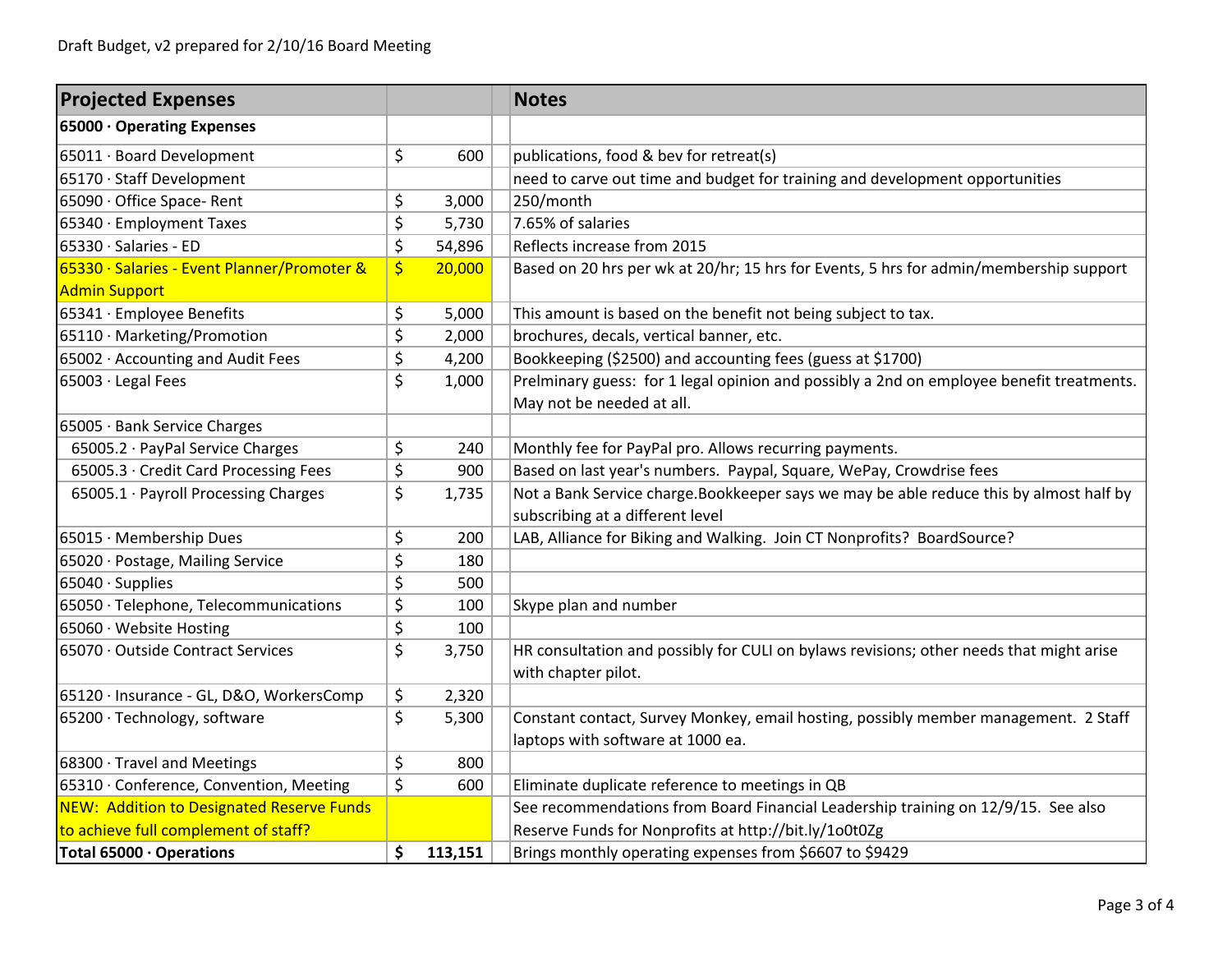| <b>Bottom Line - Net Income (Loss)</b>         |   |           | <b>Notes</b>                                                                                                                                                                                              |
|------------------------------------------------|---|-----------|-----------------------------------------------------------------------------------------------------------------------------------------------------------------------------------------------------------|
| <b>Total Expense</b>                           | S | 152,193   |                                                                                                                                                                                                           |
| <b>Net Income</b>                              | Ş | (70, 607) | This # does not include income and expense projections for Discover CT Rides, the # and<br>locations of which are still being determined. Net goal should be 70K + event planner's<br>$20K$ salary = 90K? |
| <b>Webster Bank Cash Reserves on 2/9/2016:</b> |   | 185,946   | Consultant and Acct will work with us to start thinking about how to leverage our reserves<br>so we can have a full complement of professional staff.                                                     |
| Projected Cash Reserves on 12/31/2016          |   | 115,339   |                                                                                                                                                                                                           |
| <b>Monthly Operating Expenses for 2016</b>     |   | 9,429.21  |                                                                                                                                                                                                           |
| # Months Operating Expenses in Reserve         |   | 12.2      |                                                                                                                                                                                                           |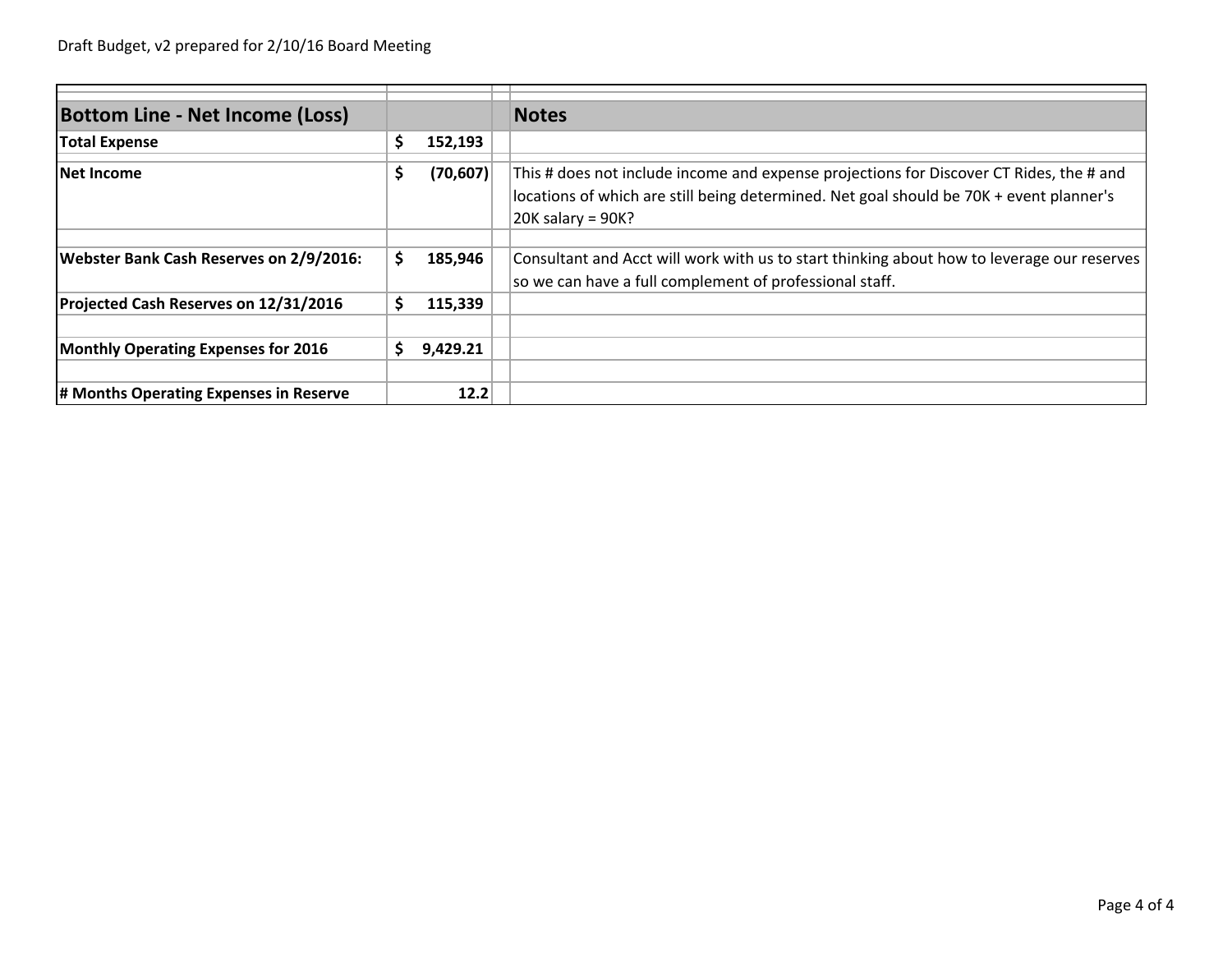#### Changes from 2016 budget, v1 discussed at 1/20/16 meeting

Here are the main changes from last version of the budget:

- 1. Proposed \$20K for a half time event planner/promoter, at \$20 per hr, anticipating about 15 hrs per week for event planning and 5 for membership/admin help. Re need for additional staff: We may be ready to commit to rides in Norwalk in Oct and Glastonbury in Sept, and possibly to a FVTC ride on June 4 or 5 (Summit is June 2-3). New Britain ride remains a possibility. Assuming we continue to explore the multiday ride as a gamechanging fundraiser for 2017 multiday ride, that planning needs to start now. Silent Auction work should commence over the summer, if not sooner. Can we do all that? Is a half time person enough?
- 2. Revenue and expenses for Discover Rides are left blank since we don't know what exactly what we're doing on them yet. We should flesh out realistic revenue and expense projections asap as a first step in developing the business plan for each ride.
- 3. Added expense for Meetups, per Scott's proposal (300 per meetup x 48 meetups a year, which is almost 1 per week). Since it's already Feb, I plugged in 40 meetups for Mar through Dec. 40 x 300 = 12K. Need to discuss likelihood of being able to pull of this number of meetups given everything else on our plate, Discover Rides, Silent Auction plans, vacations, work, life, etc.
- 4. Added revenue line for Meetups. Scott's proposal noted 9 individual memberships needed to break even. Should we aim to do better than break even? I used \$ 350 per meet up x 40 meetups = 14K. I recommend a pilot of 3 meetups and report back by March 31 to see if these revenue projections are feasible. If so, leave budget as is. If not, reduce Meetups budget accordingly.
- 5. Updated my salary to reflect 2015 increase.
- 6. Added the 5K health insurance subsidy. I doubt we'll be able to do this tax free to me, but there's still a slim hope.
- 7. Updated employment taxes based on salaries and taxable insurance subsidy.
- 8. Added 3K (hopefully way more than enough) for Janet Waterston HR consultation.
- 9. Added 2K for 2 laptops and software. I've been using my personal laptop which is on life support. I've been updating the Bike Ed laptop, but it has only 100GB, and is otherwise pretty bare bones. We shouldn't expect new staff to have to use their own laptops.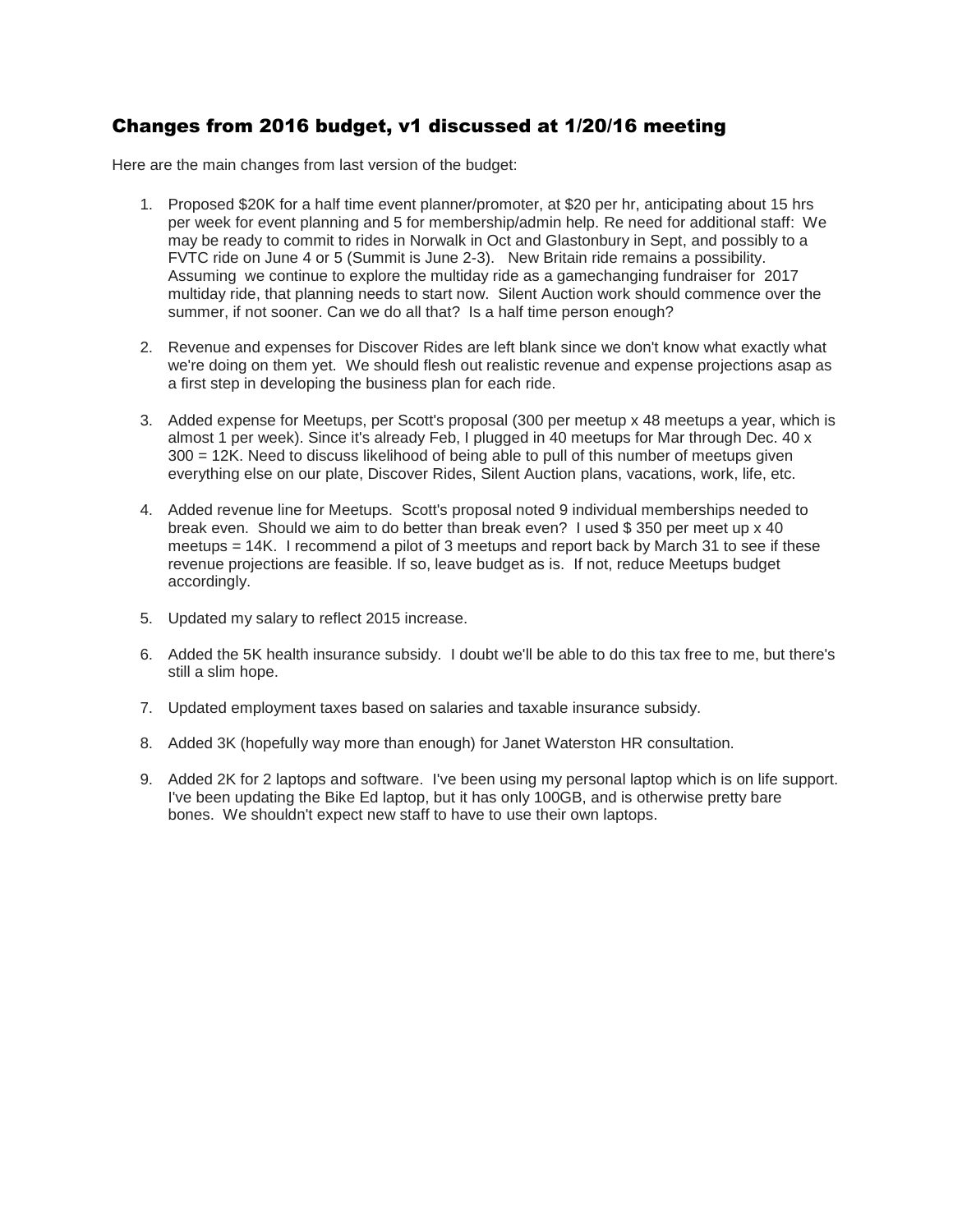### 2015 Income, Expense, Staff Time Allocations

This is a summary of our 2015 revenue, expense, and staffing costs by major category (Public Support, Program, Fundraising, Operations)

|                                           |         |         |                |                          |             | <b>Cost of Staff</b> |            |           |
|-------------------------------------------|---------|---------|----------------|--------------------------|-------------|----------------------|------------|-----------|
|                                           | Revenue |         | <b>Expense</b> |                          | <b>Time</b> |                      | <b>Net</b> |           |
| Membership & Donations                    |         | 127,250 |                | $\overline{\phantom{0}}$ |             | 4,580                | Ś          | 122,670   |
| <b>Advocacy &amp; Education Programs</b>  | Ş       | 23,314  |                | 14.806                   | Ś.          | 14,778               | S          | (6, 270)  |
| Discover CT Rides - West Hartford & New   | \$      | 57,260  | \$             | 21,210                   | Ś.          | 6,133                | S          | 29,917    |
| <b>Britain</b>                            |         |         |                |                          |             |                      |            |           |
| <b>Annual Dinner &amp; Silent Auction</b> | Ş       | 15,803  |                | 7,005                    | \$.         | 2,744                | \$         | 6,054     |
| <b>Operations</b>                         | \$      | 204     | \$             | 15,754                   | \$          | 24.409               | S          | (39, 959) |
| <b>Totals</b>                             | S       | 223,831 |                | 58,775                   | S           | 52,633               |            | 112.412   |

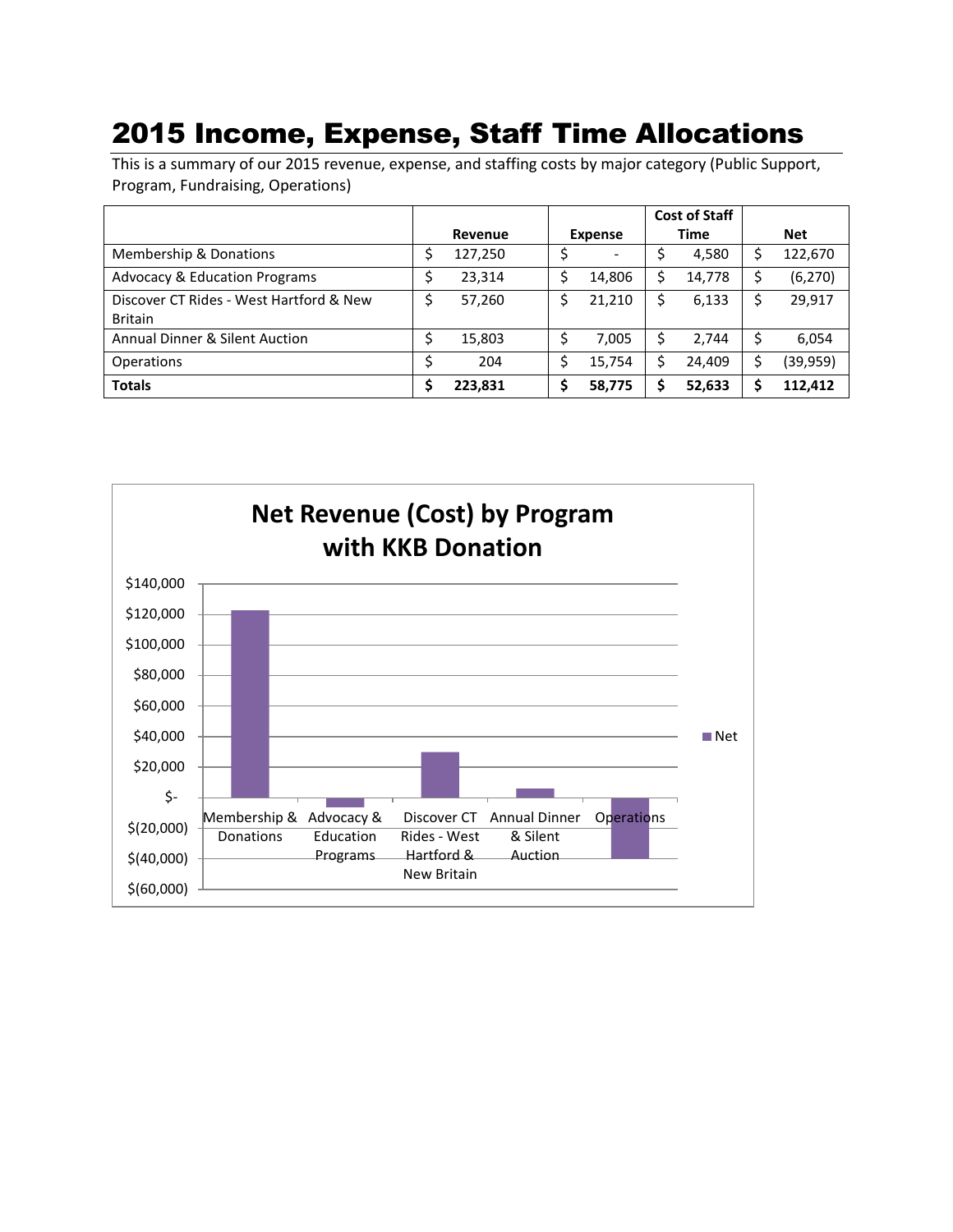

## **Board Meeting Minutes**

January 20, 2016, 6:30pm – 8pm *Sheldon Oak Central, 54 South Prospect St. Hartford, CT*

*Mission Statement: Bike Walk Connecticut is changing the culture of transportation through advocacy and education to make bicycling and walking safe, feasible, and attractive for a healthier, cleaner Connecticut.*

|                         | Present       | Absent | Phone |
|-------------------------|---------------|--------|-------|
| Colleen Kelly Alexander | $\mathcal{N}$ |        |       |
| Sean Alexander          | V             |        |       |
| Laura Baum              | V             |        |       |
| Chris Brown             | V             |        |       |
| <b>Brendan Harris</b>   | V             |        |       |
| <b>Scott Gamester</b>   | V             |        |       |
| David Head              |               | V      |       |
| Kelly Kennedy           | V             |        |       |
| Sue Smith               | $\mathcal{N}$ |        |       |
| Kevin Vicha             |               | N      |       |
| <b>Bill Young</b>       | $\sqrt{ }$    |        |       |
|                         |               |        |       |
| Guests                  |               |        |       |
| Anna Stokes             | $\sqrt{ }$    |        |       |
| James Harrington        | ٦             |        |       |

#### 6:31 - CALL TO ORDER - Laura calls meeting to order

6:31 - NOMINATIONS - Colleen, Sean, Chris and Sue are up for reappointment. Laura gives explanation of board terms and eligibility before Scott motions for reappointment. Brendan seconds and the board approved unanimously. Terms end 12/31/2018. The board then elected or reelected officers, President: Laura Baum, Vice President: Chris Brown, Secretary: Brendan Harris, Treasurer: Scott Gamester. Scott motions for appointments, Colleen seconds and board unanimously approves. At this time James and Anna exit the room to discuss the nomination of Anna Stokes to the Board and discuss James's interest. Brendan motions for Anna's appointment, Scott seconds, board unanimously approves. Anna and James reenter and the board has brief introductions.